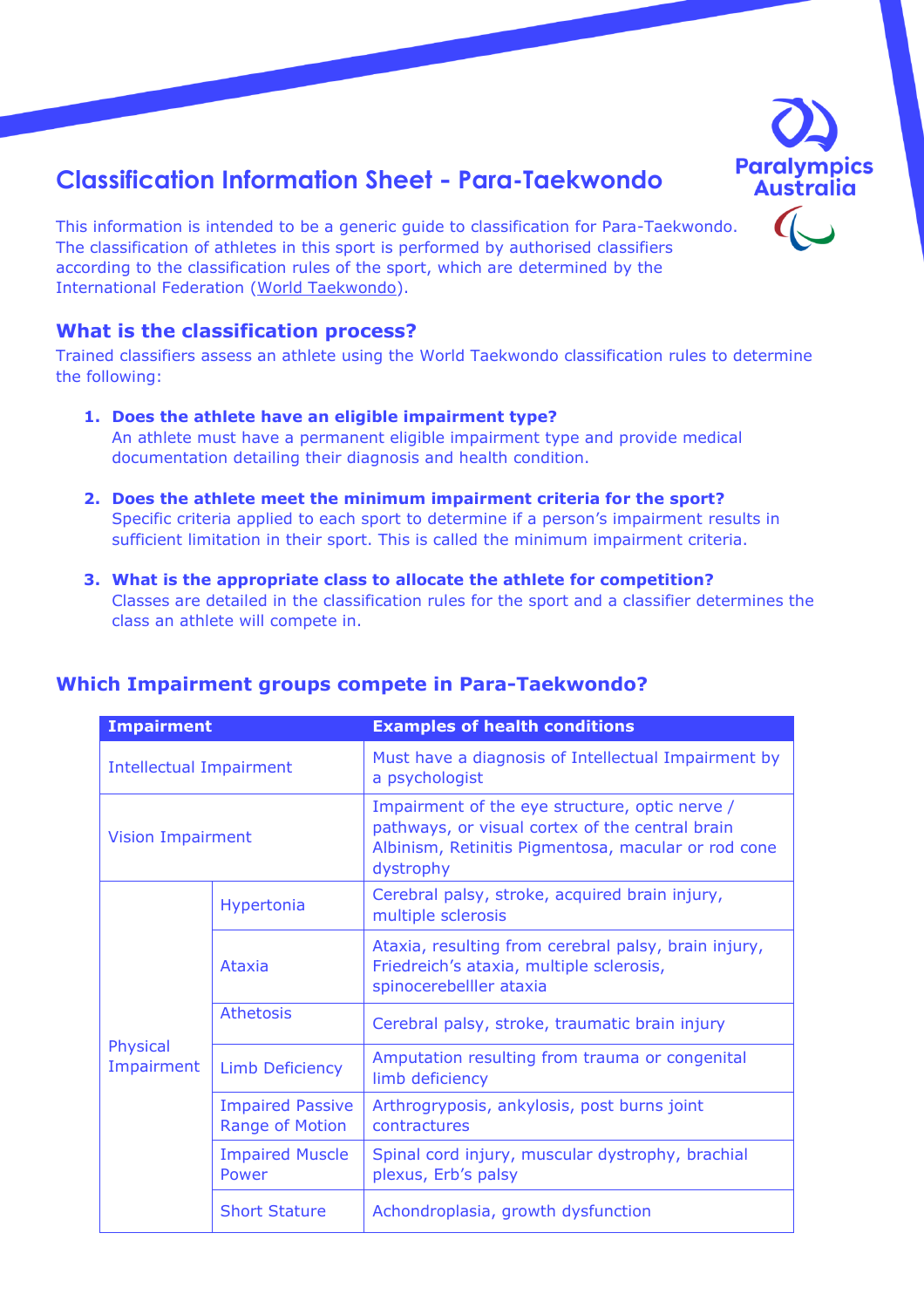# **What is the Minimal Impairment Criteria?**

Specific criteria applied to each sport to determine if a person's impairment results in sufficient limitation in their sport. This is called the minimal impairment criteria. For more information, please refer to the Athlete Classification Rules on the World Taekwondo website.

| <b>Impairment</b>              |                                                          | <b>Minimal Disability - GUIDE ONLY</b>                                                                                                                                                                                                                                                                            |
|--------------------------------|----------------------------------------------------------|-------------------------------------------------------------------------------------------------------------------------------------------------------------------------------------------------------------------------------------------------------------------------------------------------------------------|
| <b>Intellectual Impairment</b> |                                                          | IQ of 75 or lower on standard tests, prior to 18 years.<br>Evidence of significant limitations in adaptive behaviour<br>as expressed in conceptual, social, and practical adaptive<br>skills.                                                                                                                     |
| <b>Vision Impairment</b>       |                                                          | Visual acuity less than or equal to 6/60 (LogMAR<br>$1.0$ ); or<br>Visual field is less than 20 degrees radius in both<br>eyes with best corrected vision.                                                                                                                                                        |
| Physical<br>Impairment         | <b>Hypertonia #</b><br><b>Ataxia</b><br><b>Athetosis</b> | The athlete must have evidence of hypertonia grade 1-2<br>in the ankle or elbow, ataxia, athetosis or dystonic<br>movements.                                                                                                                                                                                      |
|                                | <b>Limb Deficiency #</b>                                 | Unilateral amputation through or above wrist, or<br>unilateral dysmelia where the length of the affected arm<br>is equal in length or shorter than the combined length of<br>the humerus and radius in the unaffected arm.                                                                                        |
|                                | <b>Impaired Passive</b><br><b>Range of Motion #</b>      | Joint movement restriction in one wrist, arm or shoulder                                                                                                                                                                                                                                                          |
|                                | <b>Impaired Muscle</b><br>Power #                        | Loss of muscular strength in elbow or shoulder                                                                                                                                                                                                                                                                    |
|                                | <b>Short Stature</b>                                     | Adult standing height less than or equal to 145m<br>$\overline{\phantom{m}}$<br>(males)/137cm (females); AND<br>Arm length less than or equal to 66cm<br>$\overline{\phantom{m}}$<br>(males)/63cm (females); AND<br>Standing height plus arm length less than or equal<br>÷,<br>to 200cm (males)/190cm (females). |

#### **# Indicates the impairment groups eligible for the Paralympic Classes**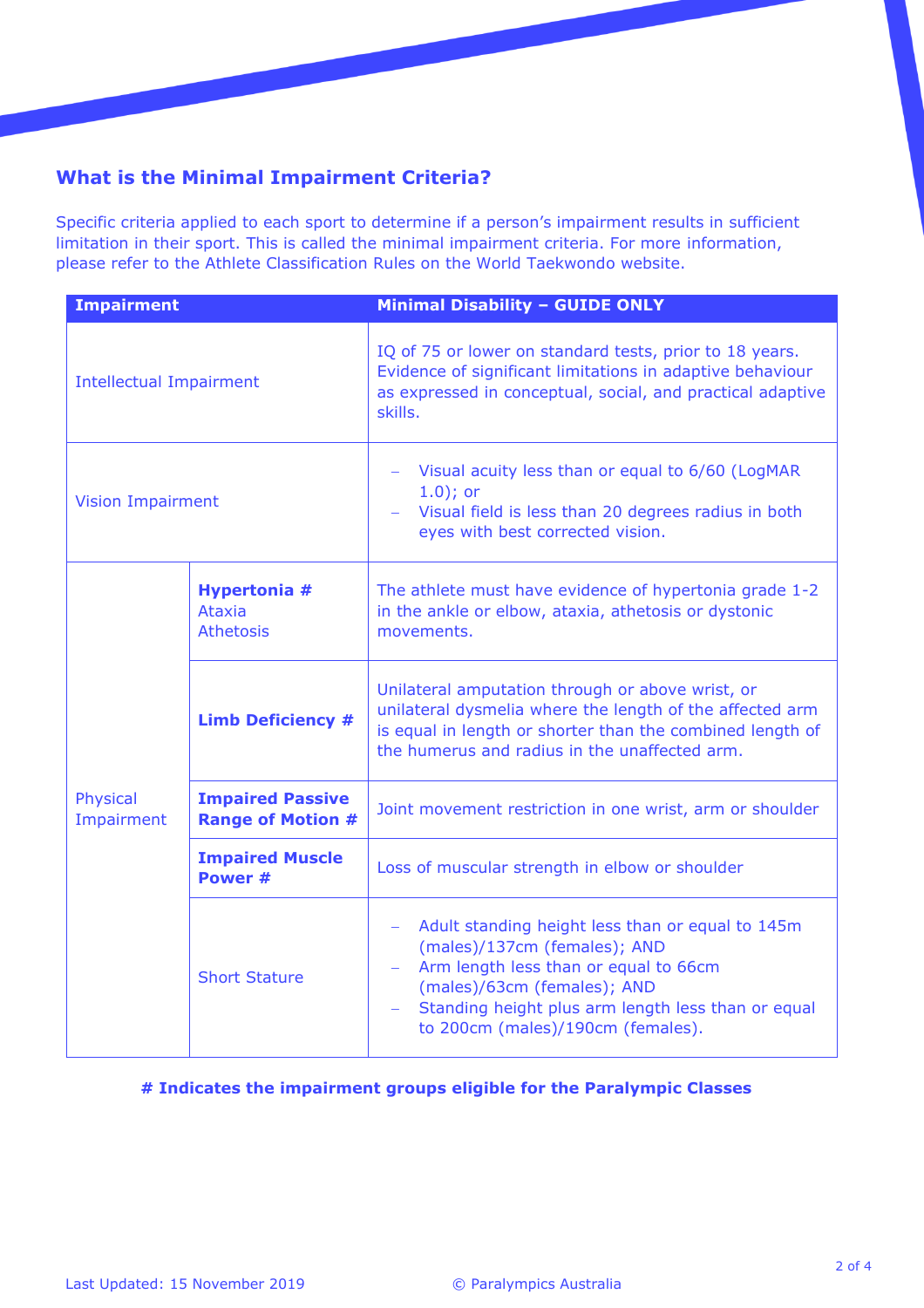# **What are the PARALYMPIC CLASSES for this sport?**

The list below is intended as a guide only. Only authorised classifiers are able to provide a formal classification in a particular sport.

The prefix for each class identifies whether it is for Kyorugi or Poomsae events;

**K** denotes the class for Kyorugi events

| <b>Class</b>        | <b>Examples (Guide Only)</b>                                                                                                                                                                                                                             |
|---------------------|----------------------------------------------------------------------------------------------------------------------------------------------------------------------------------------------------------------------------------------------------------|
|                     | Athletes with upper limb deficiency, impaired range of movement, hemiplegia                                                                                                                                                                              |
| $K$ 43 <sup>*</sup> | Bilateral arm amputation or dysmelia below elbow (through or<br>above the wrist)                                                                                                                                                                         |
| K 44                | Unilateral arm amputation or dysmelia (through wrist or above<br>wrist).<br>Loss of great toe through or above the MTP joint<br>Loss of all toes or toes 2-5, above the MTP joint<br>Mild Hemiplegia or Central/Peripheral nervous system<br>monoplegia. |

\*K43 athletes compete in the K44 class at the Paralympic Games.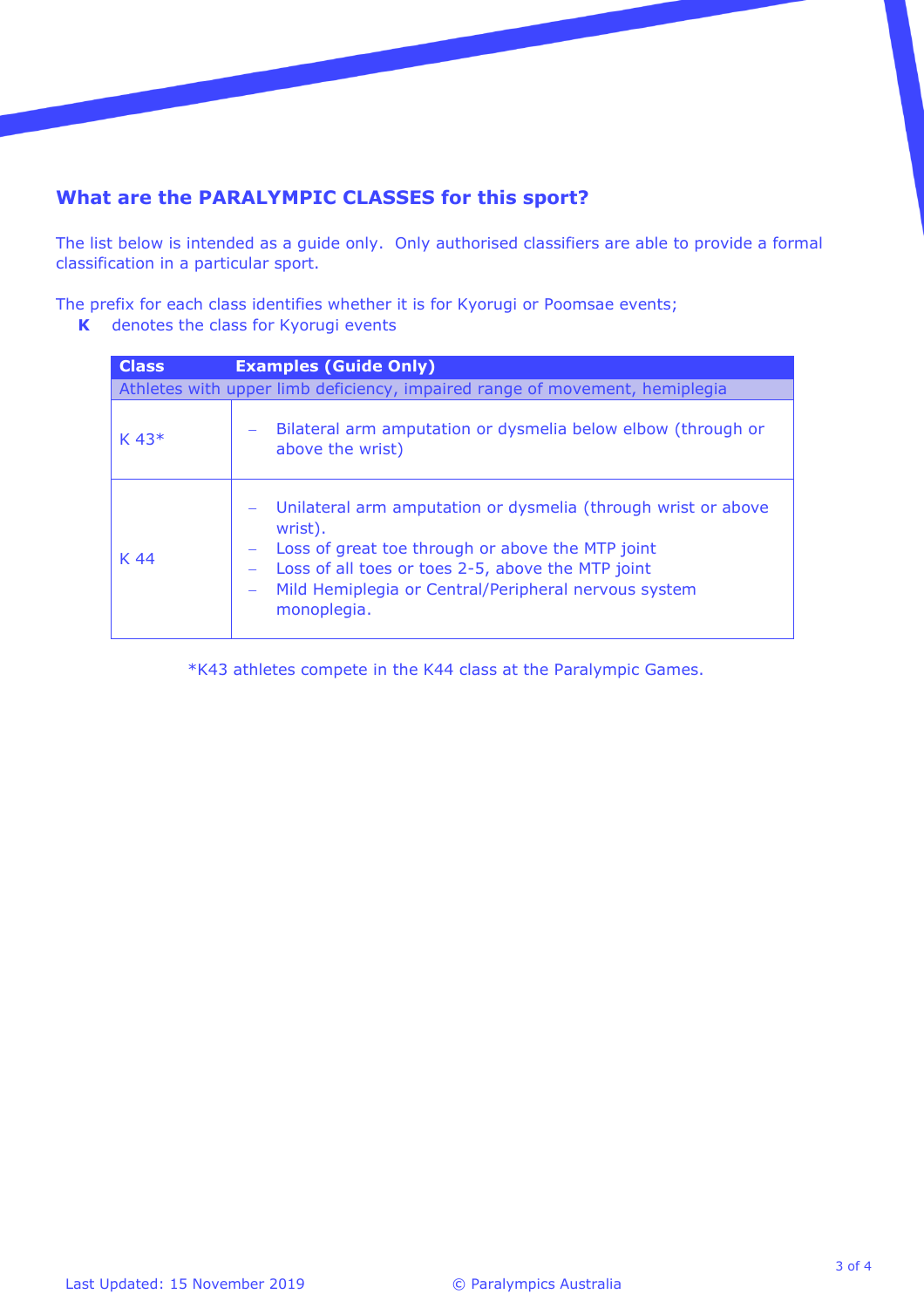# **What are the NON – PARALYMPIC CLASSES for this sport?**

The list below is intended as a guide only. Only authorised classifiers are able to provide a formal classification in a particular sport.

The prefix for each class identifies whether it is for Kyorugi or Poomsae events;

- **K** denotes the class for Kyorugi events<br>**P** denotes the class for Proomsae event
- **P** denotes the class for Proomsae events

| <b>Class</b> | <b>Examples (Guide Only)</b>                                                                                                                                                                         |
|--------------|------------------------------------------------------------------------------------------------------------------------------------------------------------------------------------------------------|
|              | Athletes with a Vision Impairment                                                                                                                                                                    |
| P 11         | Athletes who have no sight in both eyes:<br>- visual acuity of less than LogMAR 2.60                                                                                                                 |
| P 12         | Athletes who have limited vision in both eyes either in:<br>Visual acuity ranges from LogMAR 1.50 to 2.60 (inclusive); or<br>Athletes have a visual field that is constricted to less than 5 degrees |
| P 13         | Athletes who have limited vision in both eyes either in:<br>Visual acuity ranges from LogMAR 1.40 to 1 (inclusive); or<br>Athletes have a visual field that is constricted to less than 20 degrees   |

| Athletes with an Intellectual disability |                                                                                                                                                                                                                  |
|------------------------------------------|------------------------------------------------------------------------------------------------------------------------------------------------------------------------------------------------------------------|
| P 20                                     | Athletes must have an IQ of 75 or lower on standard tests, prior to 18 years.<br>Evidence of significant limitations in adaptive behaviour as expressed in<br>conceptual, social, and practical adaptive skills. |

| Athletes with hypertonia, ataxia, athetosis |                                                                                 |
|---------------------------------------------|---------------------------------------------------------------------------------|
| P 31                                        | Moderate involvement in both legs                                               |
| P 32                                        | Coordination issues or involuntary movements affecting all four limbs           |
| P 33                                        | Moderate involvement on one side of their body                                  |
| P34                                         | Mild ataxia, athetosis, or dystonia in one arm and leg on the same side or both |

| Athletes with upper limb deficiency, impaired range of movement, hemiplegia |                                                                  |
|-----------------------------------------------------------------------------|------------------------------------------------------------------|
| K 41                                                                        | Bilateral arm amputation or dysmelia above elbow                 |
| K 42                                                                        | Unilateral arm amputation or dysmelia through the shoulder joint |

| Athletes with short stature |                                                                                                                                                                                                                                                                                      |
|-----------------------------|--------------------------------------------------------------------------------------------------------------------------------------------------------------------------------------------------------------------------------------------------------------------------------------|
| P 71                        | Adult standing height less than or equal to 130cm (males)/125cm (females);<br>$\qquad \qquad -$<br><b>AND</b><br>Arm length less than or equal to 59cm (males)/ 57cm (females); AND<br>-<br>Standing height plus arm length less than or equal to 180cm (males) /173cm<br>(females). |
| P 72                        | Adult standing height less than or equal to 145cm (males)/137cm (females);<br>$\overline{\phantom{m}}$<br><b>AND</b><br>Arm length less than or equal to 66cm (males)/63cm (females); AND<br>Standing height plus arm length less than or equal to 200cm (males)/190cm<br>(females). |